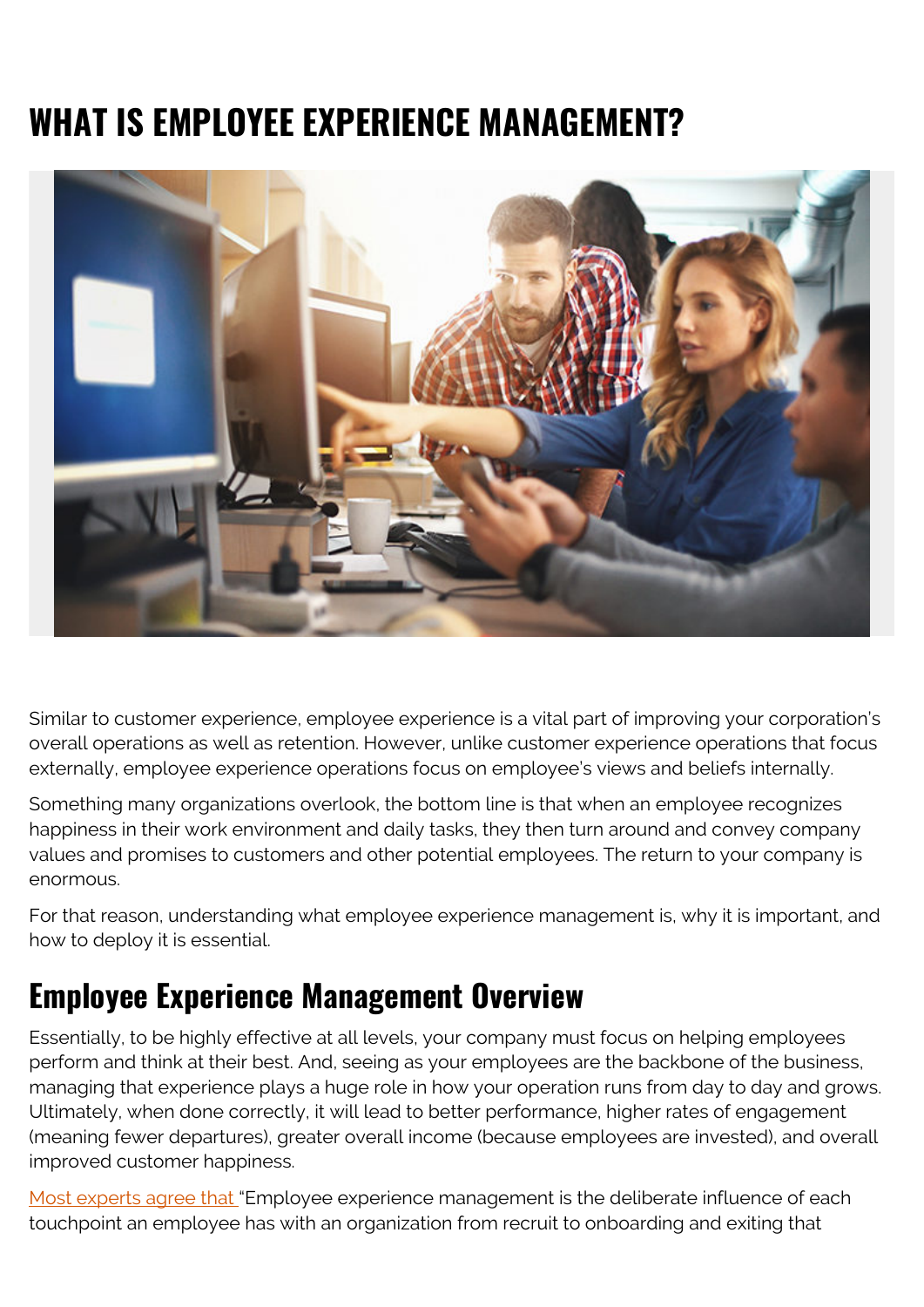organization. IT and HR have a critical role in adopting strategies that help their employees perform their best." Yes. Interviewing, onboarding, the systems and tools available, payments, and opportunities, it all works together to determine your employee's overall experiences and observations. The goal is to assist your employees to become more involved, engaged, and invested with the company because they feel satisfied with how they are treated. An end-to-end process, employee experience management should never stop. On top of that, it takes a lot more than a quarterly survey from your employees.

Unfortunately a daunting task exists for many IT and HR teams because of one thing: no employee is the same. Navigating employee experience can often feel like a huge undertaking, involving initiative and time.

### **Deploying Excellent Employee Experience Management**

As overwhelming and large as management of each of your employee's happiness may seem, it is actually not as daunting as you may first think. Of course, there is no specific formula for what works. However, finding an approach that fits your company values and culture can be made easier by understanding the following key contributors to defining employee experience.

- 1. Employee personas and work types The ability to group and match employees in your framework gives you more opportunity. First, define 3-5 types of employees you have and then work with each type to reach goals.
- 2. Department or role A manager with senior duties will not experience employment the same as an employee with high daily pressures and deadlines and so forth. Just like personas, it is advisable to segment your employees, targeting differences.
- 3. Manager skills and styles Just like every employee is not the same, managers are not the same either. Take note of different ways each manager handles their teams. Take regular feedback from employees on managers and try to group managers with employee types that work well together.
- 4. Compensation and benefits packages To help create excitement within your company, give the opportunity to your employees to grow and feel useful. Keep in mind that salespeople generally have different benefits than assistant teams and so forth. This also applies to time off and the timeliness of payments. Appealing to the wants and needs of your employees will create higher loyalty and happiness.
- 5. Diversity within your workforce One of the hot topics in business today is equality. Understanding that women and men, as well as employees of different generations, work experience, and ethnic backgrounds, will all experience working in your organization differently. How you handle that is very important. Think about specific holidays, pay rates, incentives, and training when considering diversity.
- 6. Personal connection Know your employees and help them feel like they are family. Creating a place where your employees feel part of something, can communicate, and ultimately feel connected becomes your greatest tool.

Taking a closer look at Personal Connection from the above list, according to the EX Leaders Network, creating a positive culture is one of the most valuable yet difficult aspects of successful employee happiness. "One of the most consistent findings in our research the past 3 years is that successful EX Pioneers have developed both muscle and capability around Organizational Empathy." But, how are they doing it?